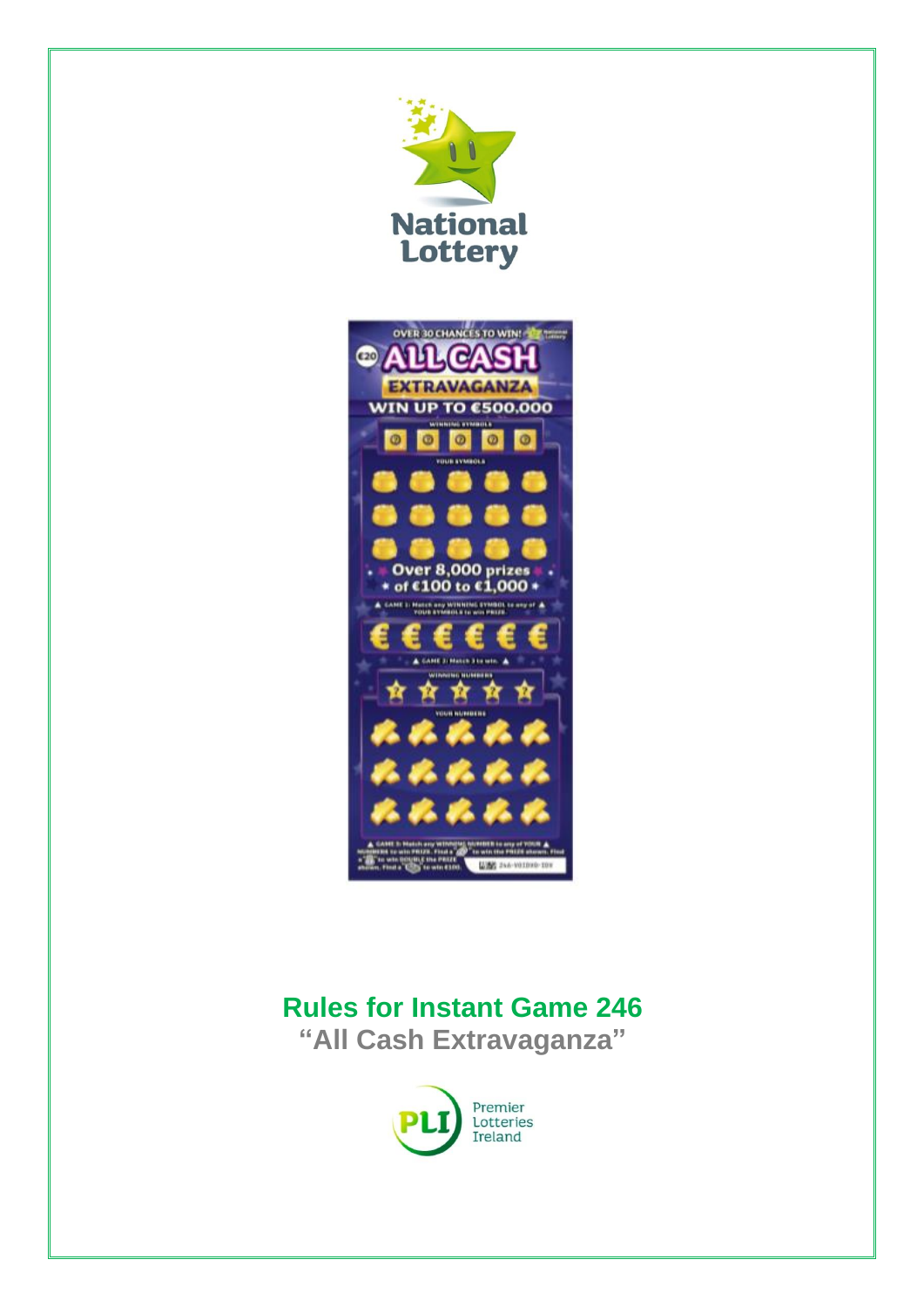**This page is deliberately blank.**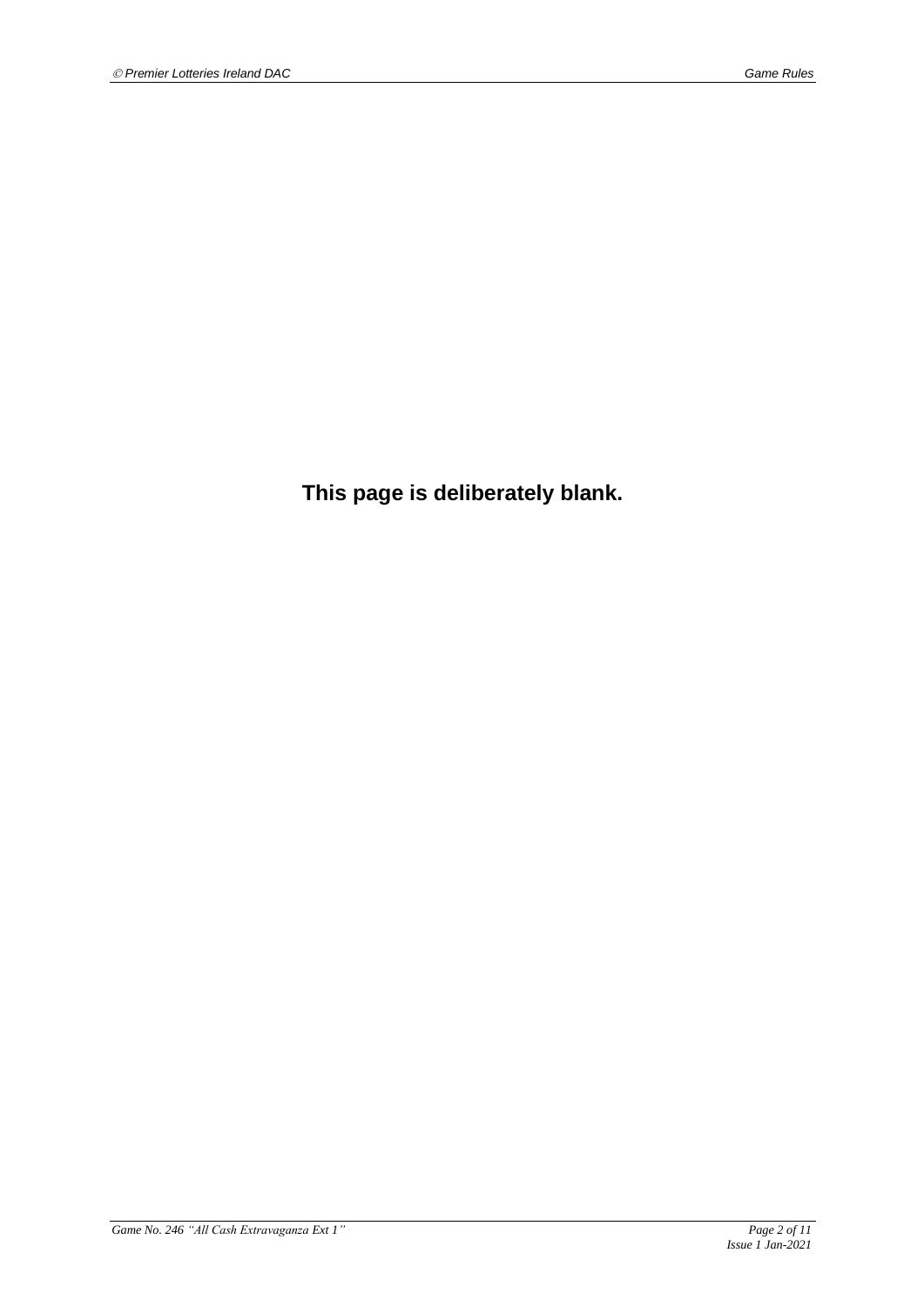# **The National Lottery**

# **Scheme No. 246**

#### **Rules for Instant Game 246 All Cash Extravaganza**

The following sets forth the game rules for an instant lottery game (hereinafter known as "**All Cash Extravaganza**") which is to be operated by Premier Lotteries Ireland Designated Activity Company (hereinafter known as 'the Company') as part of The National Lottery.

The game will commence on a date to be announced, and will continue until the official game off-sale date on 31st December 2021.

The last date for the claiming of any Instant Prize in Game 246 All Cash Extravaganza is 31st March, 2022.

These game rules have been approved by the Regulator in accordance with Section 45 of The National Lottery Act 2013.

# **General**

- 1. These game rules are governed by The National Lottery Act 2013 and the General Rules for National Lottery Games.
- 2. The Company reserves the right to vary these Game Rules subject to the consent of the Regulator.
- 3. The official address to which correspondence must be sent is:

#### **The National Lottery**

#### **Abbey Street Lower**

#### **Dublin 1**

4. A code of practice governing relations between participants in National Lottery games and the National Lottery is available to download from the National Lottery's website [www.lottery.ie.](http://www.lottery.ie/)

# **Definitions**

The following words and terms will have the following meanings unless the context clearly indicates otherwise:

- 1. **Act** means The National Lottery Act 2013.
- 2. **Bar-code** means the machine-readable arrangement of numbers and parallel lines of different widths printed on the back of each Ticket which can be electronically scanned.
- 3. **Book** means a batch of 10 fan-folded Tickets bearing a common Book number.
- 4. **Chief Executive** means the person appointed by the Company for the time being to be its Chief Executive or any other person to whom the Chief Executive's authority is lawfully delegated.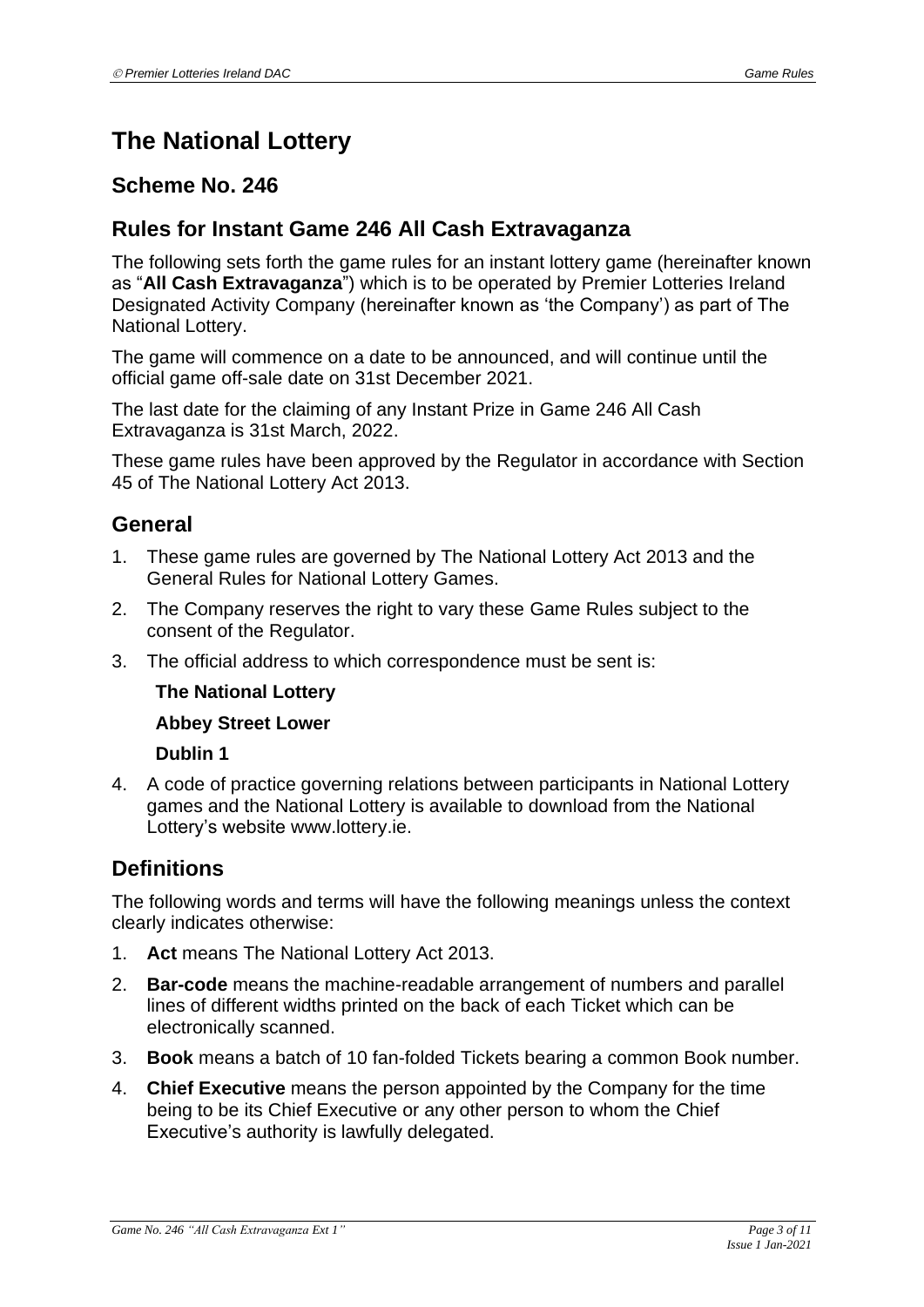- 5. **Data Matrix Bar-code** means the machine-readable arrangement of numbers and black and white cells printed on the front of the Ticket under the scratch-off covering which can be electronically scanned for the purpose of validation.
- 6. **Game/Book/Ticket Number** means the 12-character numeric code printed to show on the bottom of the Ticket below the scratch-off areas and on the back of each Ticket.
- 7. **Instant Prize** means:

#### **Game 1:**

The Instant Prize displayed which is won if one or more of the Play Symbols revealed under "WINNING SYMBOLS" matches one or more of the Play Symbols revealed under "YOUR SYMBOLS" in the Game 1 Play Area on a single Ticket.

#### **Game 2:**

The Instant Prize that is won when three identical cash amounts appear in the Game 2 Play Area on a single Ticket.

#### **Game 3:**

The Instant Prize displayed which is won:

- (i) if one or more of the Play Symbols revealed under "WINNING NUMBERS" matches one or more of the Play Symbols revealed under "YOUR NUMBERS" in the Game 3 Play Area on a single Ticket,
- (ii) and/or when a  $\overline{uw}$  symbol is revealed under "YOUR NUMBERS" in the Game 3 Play Area on a single Ticket,
- (iii) and/or double the Instant Prize displayed when a  $\frac{\sqrt{N}}{2}$  symbol is revealed under "YOUR NUMBERS" in the Game 3 Play Area on a single Ticket,
- (iv) and/or the Instant Prize of  $€100$  is won when a  $WN$  or symbol is revealed under "YOUR NUMBERS" in the Game 3 Play Area on a single Ticket.
- 8. **Play Area** means the three latex-covered panels on the front of the Ticket.
- 9. **Play Symbols** mean the cash amounts or symbols and their matching captions which appear in the Game 1, Game 2 and Game 3 Play Areas of the Ticket. These Play Symbols are derived from the following sets:

#### **Game 1**

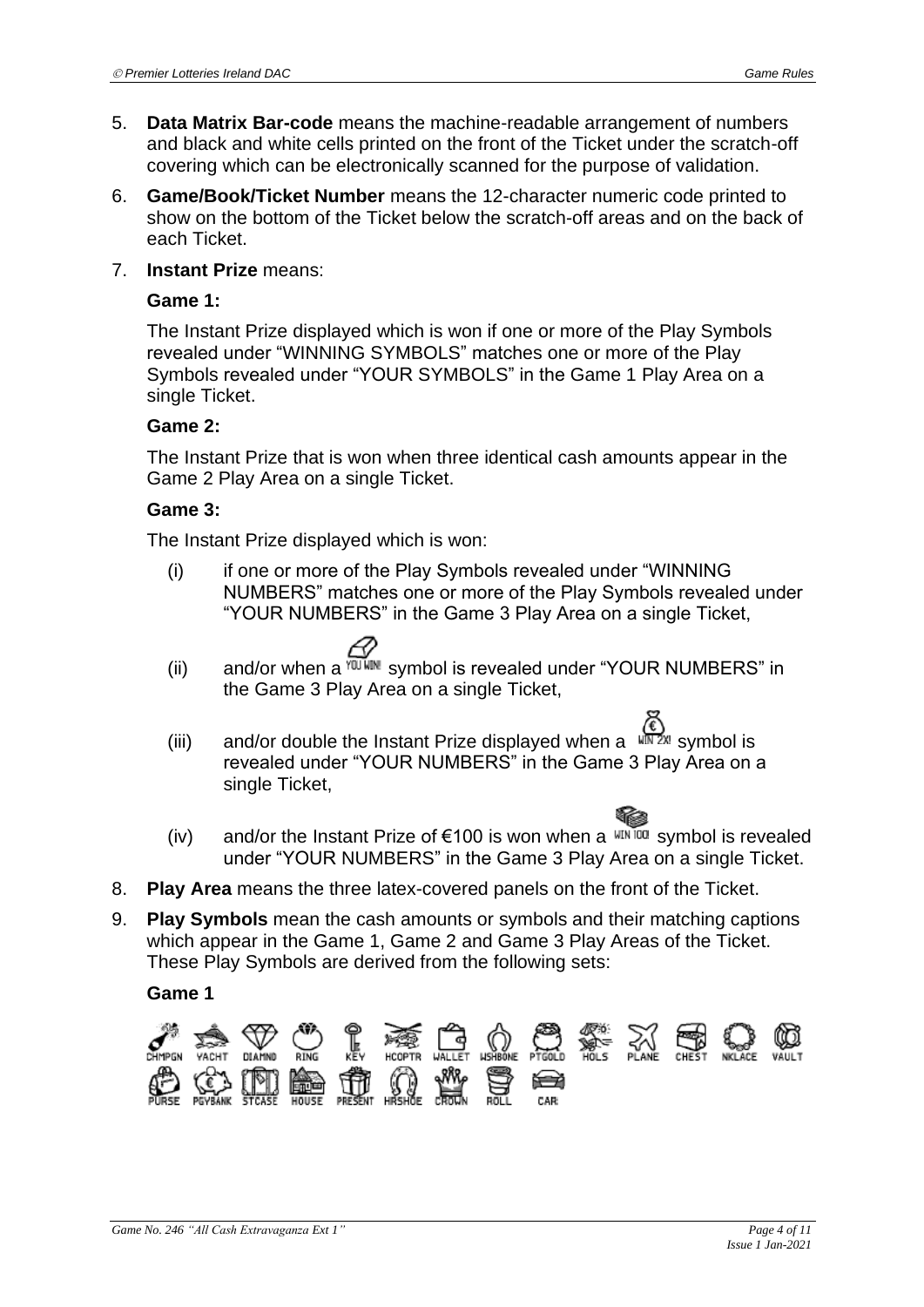#### **Games 1 - 3**  $\epsilon$ 20  $\epsilon$ 25  $\epsilon$ 50  $\epsilon$ 100  $\epsilon$ 200  $\epsilon$ 500  $\epsilon$ 1000  $\epsilon$ 5000  $\epsilon$ 10000  $\epsilon$ 50000  $\epsilon$ 50000  $\epsilon$ 50000 **Game 3 Winning Numbers** 08 Н U6 U U **TINF** —<br>Фто№ O क्रिकि ™™ 3 36  $\frac{38}{1000}$ О Ц THRSTX THRSUN **THRNIN** FORTY **FRTONE** FRITWO 챖 10 25 23  $55$ āķ  $\frac{5}{10}$ ŏ FRTNIN  $65$ ь **Your Numbers** 06 8 IÙ<br>ten FI ĒVĒN tivone ताली NÌNT **36** 3 ٢ THRSUN **THREG** THRNIN FORTY **FRTONE FRTTM** THRFT\ ТC b FIYON FRÌ ĞĎ کہ<br>‱ **bH** Ő ь ℰ vo о  $\overline{W}$   $\overline{Y}$   $\overline{X}$   $\overline{Y}$   $\overline{W}$   $\overline{Y}$   $\overline{W}$   $\overline{Y}$   $\overline{W}$   $\overline{Y}$   $\overline{Y}$   $\overline{W}$   $\overline{Y}$   $\overline{Y}$   $\overline{W}$   $\overline{Y}$   $\overline{Y}$   $\overline{W}$   $\overline{Y}$   $\overline{Y}$   $\overline{W}$   $\overline{Y}$   $\overline{Y}$   $\overline{Y}$   $\overline{$ VIIII LINI

- 10. **Retail Sales Agent** means a person(s), corporate body or partnership appointed by the Company to be a National Lottery sales agent at specified Location(s) under Section 42 of the Act.
- 11. **The Company** means Premier Lotteries Ireland DAC.
- 12. **The Minister** means the minister for Public Expenditure and Reform or his successor in title.
- 13. **The Regulator** means the person appointed as Regulator of the National Lottery under Section 7 of the Act or the Minister acting under Section 8 of the Act.
- 14. **Ticket** means a National Lottery **All Cash Extravaganza** Ticket.
- 15. **Validation/Security Number** means the multi-digit numeric code which appears underneath the removable covering on the front of the Ticket and enables validation.
- 16. **Weighted Average Prize Percentage** means 71% of the value of all Tickets in the game.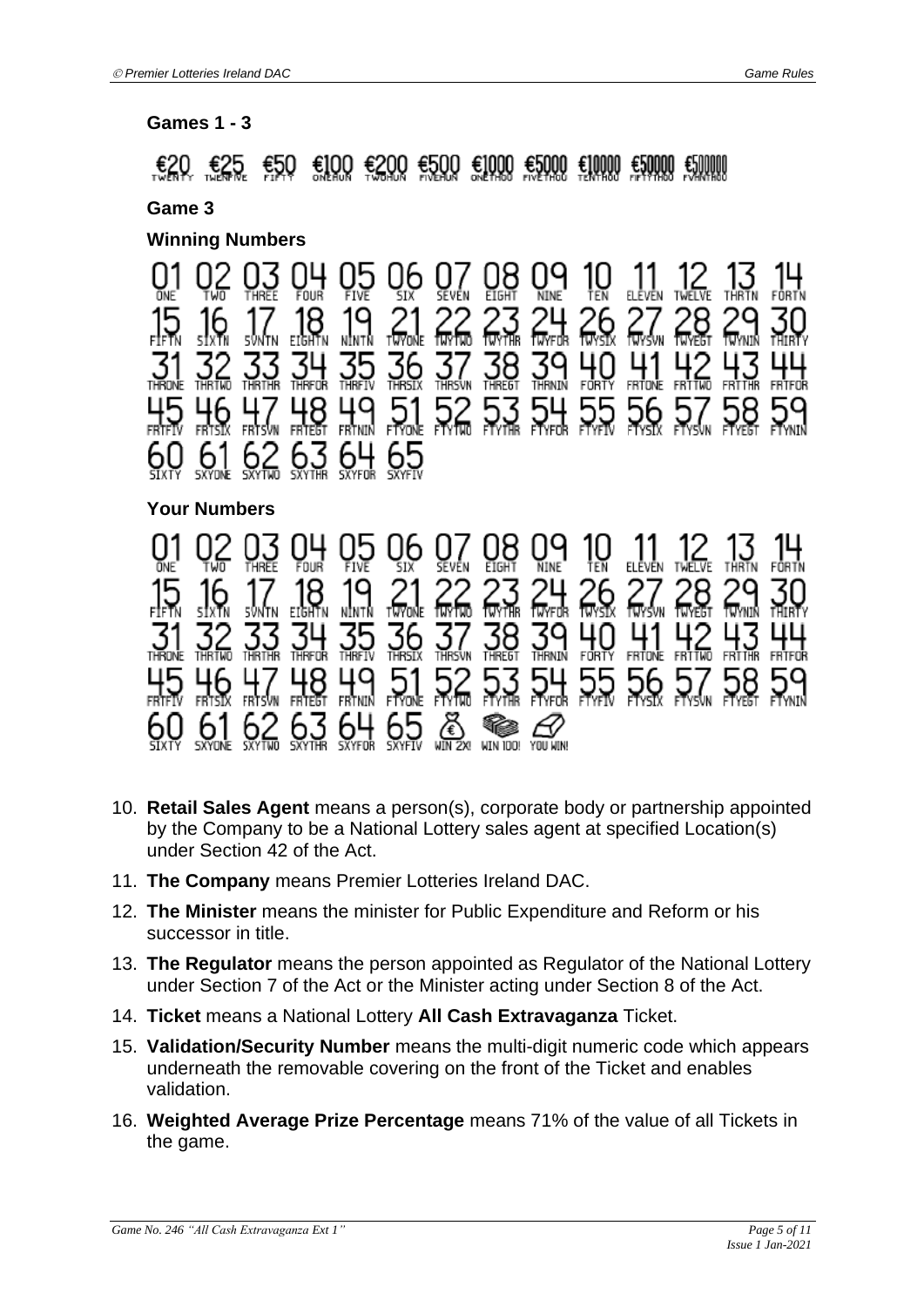# **Governing Law and Rules**

In purchasing a Ticket, the purchaser agrees to abide by the Law of Ireland, the Act, The General Rules for National Lottery Games and these game rules.

# **Ticket Price**

The price of an **All Cash Extravaganza** Ticket will be €20.

#### **Purchase and Prize Restrictions**

No Ticket shall be purchased by, and no Instant Prizes shall be paid to, any officer or employee of the Company or any contractor or sub-contractor involved in the production of **All Cash Extravaganza** Tickets or any other person prohibited by the Act from purchasing, owning, or claiming on a Ticket.

# **Prosecution**

Any person who alters or attempts to alter a Ticket with a view to obtaining an Instant Prize, or any person who purchases, owns, or claims on a Ticket and is not entitled to do so, is liable to criminal prosecution.

# **Retail Sales Agent Conduct**

- 1. Retail Sales Agents are prohibited from exchanging books with other Retail Sales Agents.
- 2. Prior to payment of any Instant Prize, Retail Sales Agents must verify the win through the central validation system.
- 3. Retail Sales Agents must denote completed payment of a winning Ticket by punching a hole through the Bar-Code on the Ticket and retaining the Ticket until the book has been sold.
- 4. Retail Sales Agents are prohibited by law from selling National Lottery Tickets to persons under 18 years of age.

# **Determination of Prize Winners**

#### 1. **Game 1**

The owner of a Ticket containing one or more Play Symbols revealed under the "WINNING SYMBOLS" panel in the Game 1 Play Area on a single Ticket which matches one or more of the Play Symbols revealed under the "YOUR SYMBOLS" panel in the Game 1 Play Area on a single Ticket is entitled to the value shown in the Instant Prize(s) under the matching Play Symbol(s).

#### 2. **Game 2**

The owner of a Ticket who reveals three identical cash amounts in the Game 2 Play Area on a single Ticket shall be entitled to an Instant Prize of the matched cash amount revealed.

#### 3. **Game 3**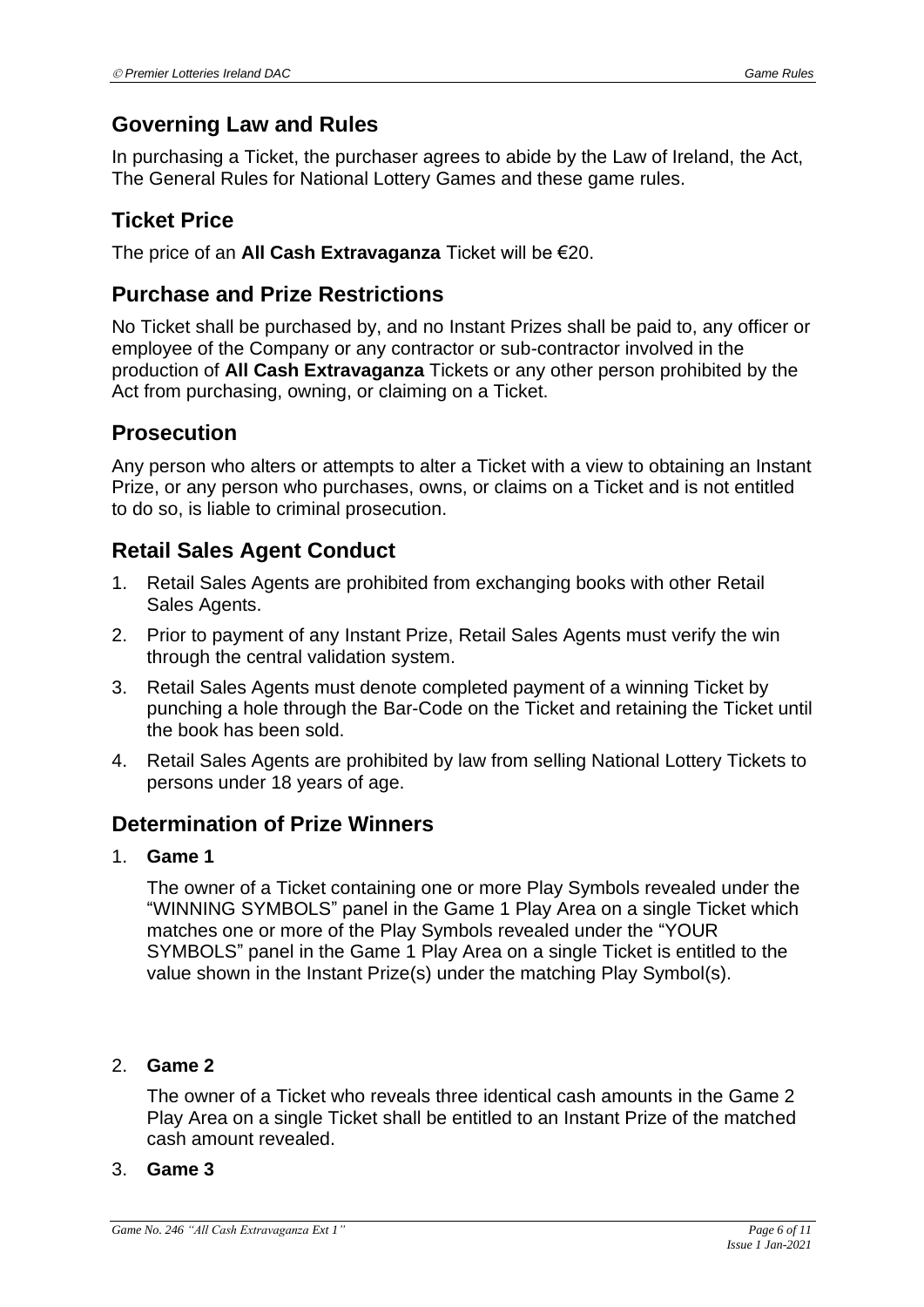The owner of a Ticket containing one or more Play Symbols revealed under the "WINNING NUMBERS" panel in the Game 3 Play Area on a single Ticket which matches one or more of the Play Symbols revealed under the "YOUR NUMBERS" panel in the Game 3 Play Area on a single Ticket is entitled to the value shown in the Instant Prize(s) under the matching Play Symbol(s).

The owner of a Ticket who reveals a  $\overline{{\sf W}}$  and symbol in the "YOUR NUMBERS" panel in the Game 3 Play Area on a single Ticket is entitled to the Instant Prize

revealed under the  $\overline{v}$  symbol in the Game 3 Play Area.

The owner of a Ticket who reveals a  $\sqrt[10]{10}$  symbol in the "YOUR NUMBERS" panel in the Game 3 Play Area on a single Ticket is entitled to double the Instant Prize shown under the world symbol in the Game 3 Play Area.

The owner of a Ticket who reveals a WINTION symbol in the "YOUR NUMBERS" panel in the Game 3 Play Area on a single Ticket is entitled to an Instant Prize of €100.

4. The owner of a Ticket can win thirty one times on a single Ticket.

# **Ticket Validation**

To be a valid **All Cash Extravaganza** National Lottery Ticket the following conditions

must be met:

- 1. Exactly thirty five Play Symbols and their correct captions must appear in the Game 1 Play Area.
- 2. Exactly six Play Symbols and their correct captions must appear in the Game 2 Play Area.
- 3. Exactly thirty five Play Symbols and their correct captions must appear in the Game 3 Play Area.
- 4. Each of the Play Symbols must be spelt out in their correct captions underneath, and each of these symbols must be paired with its correct caption.
- 5. Each of the Play Symbols and their correct captions must be present in their entirety, must be fully legible and must be printed in grey/black ink.
- 6. The Validation/Security Number must be present in its entirety, must be fully legible, must be printed in grey/black ink and must correspond, using the Company's codes, to the apparent Play Symbols on the Ticket.
- 7. The Ticket must be fully intact.
- 8. The Game/Book/Ticket Number must be present in its entirety, must be fully legible, and must be printed in grey/black ink.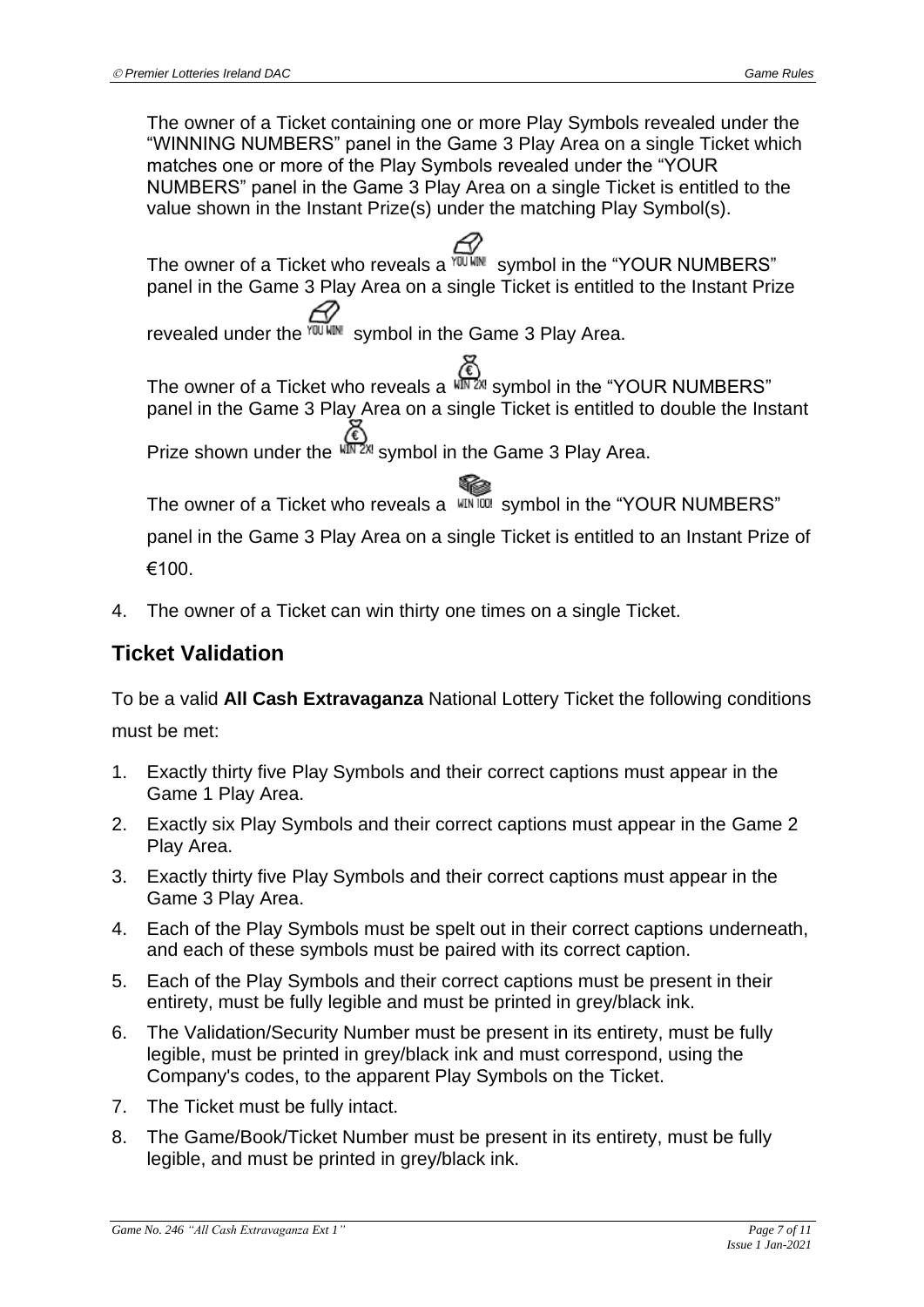- 9. The Bar-code must be present in its entirety, must be readable, and must be printed in grey/black ink.
- 10. The Data Matrix Bar-code must be present in its entirety, must be readable and must be printed in grey/black ink.
- 11. The Ticket must not be mutilated, altered, unreadable, or tampered with in any manner.
- 12. The Ticket must not be counterfeit in whole or in part.
- 13. The Ticket must have been issued by the Company in an authorised manner.
- 14. The Ticket must have been purchased through an authorised Retail Sales Agent before the official close of Game.
- 15. The Ticket must not be stolen.
- 16. The Play Symbols, Game/Book/Ticket Number and Validation/Security Number must be right-side-up and not reversed in any manner.
- 17. The Ticket must be complete, not blank, or partially blank, must not have a hole punched through it, must not be miscut, must not be marked void, and must have exactly seventy six Play Symbols and their correct captions, exactly one Validation/Security Number, and exactly one Game/Book/Ticket Number on both the front and the back.
- 18. The Validation/Security Number of all winning Tickets must appear on the Company's official file, and only one Instant Prize payment will be made on any individual winning Ticket.
- 19. The Ticket must not be misregistered, defective, or produced in error.
- 20. Each of the Play Symbols and its caption appearing on the Ticket must be printed in accordance with the official font schedule for Game 246 All Cash Extravaganza as agreed between the Company and the Ticket manufacturer.
- 21. The Validation/Security Number must be printed in accordance with the official font schedule for Game 246 All Cash Extravaganza as agreed between the Company and the Ticket manufacturer.
- 22. The Game/Book/Ticket Number must be printed in accordance with the official font schedule for Game 246 All Cash Extravaganza as agreed between the Company and the Ticket manufacturer.
- 23. The display printing must not be irregular in any respect.
- 24. The Ticket must pass all additional confidential validation tests of the Company. Any Ticket not passing all the validation tests mentioned is void and is ineligible for any Instant Prize. In all cases of doubt the decision of the Company will be final and binding. However, the Company may, at its discretion, replace an invalid Ticket with an unplayed Ticket or Tickets. Should a defective Ticket be purchased the only responsibility of the Company shall be the replacement of the defective Ticket with an unplayed Ticket of equivalent sales price.

# **Ticket Responsibility**

1. The Company will not be responsible for lost or stolen Tickets.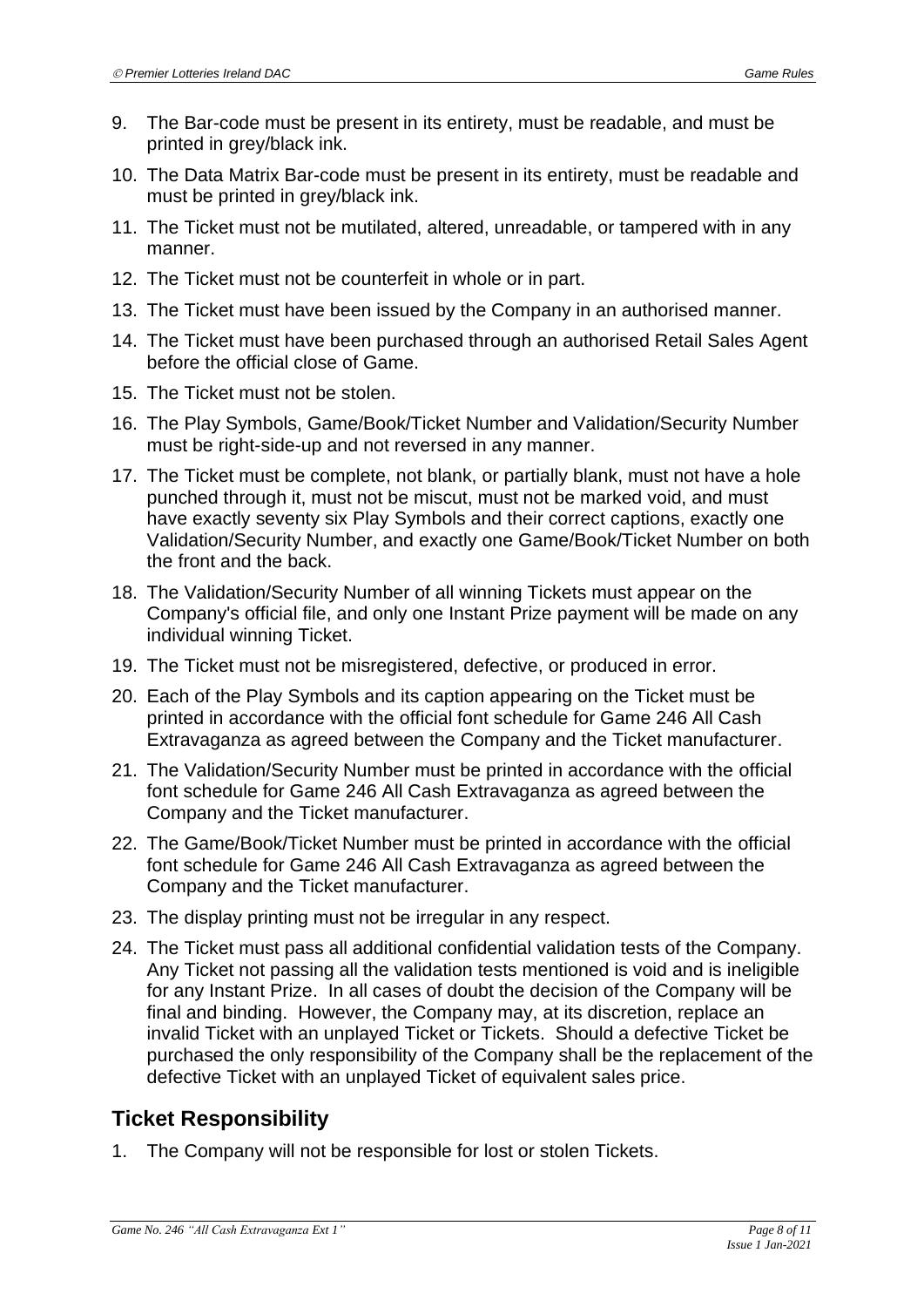- 2. The Company will not be responsible for Tickets redeemed in error for a lower Instant Prize at a Retail Sales Agent location. In the event that the matter cannot be resolved directly with the relevant Retail Sales Agent, then the winner can contact the Company requesting that the Company follow up with the Retail Sales Agent, as appropriate.
- 3. The Company shall not be obliged to pay any Instant Prizes which are not claimed on or before 31st March, 2022.
- 4. Where a winning Ticket is presented either to the Company or its authorised Retail Sales Agent by a person other than the purchaser and the Ticket passes all the Company's validation tests, the payment of the Instant Prize shall discharge the Company from any liability to the purchaser. In all other cases, the Company will be discharged from any liability after payment of Instant Prizes.

# **Payment of Prizes**

- 1. Instant Prizes of €20, €25, €50 and €100, may be redeemed:
	- a) in exchange for a completed winning Ticket and following Ticket validation procedure at:
		- any Retail Sales Agent; and
		- all Prize Claim Centre Agents; and
		- National Lottery Headquarters; or
	- b) by posting the signed Ticket complete with name and address, to the Company's headquarters at the claimant's sole risk.
- 2. Instant Prizes of €200, €500, and €1,000 may be redeemed:
	- a) in exchange for a completed winning Ticket and following Ticket validation procedure at:
		- a Retail Sales Agent, with the Retail Sales Agent's consent; and
		- all Prize Claim Centre Agents; and
		- National Lottery Headquarters; or
	- b) by posting the signed Ticket complete with name and address, to the Company's headquarters at the claimant's sole risk (for Instant Prizes of €500 and €1,000 a copy of suitable Photo ID (e.g. current passport, current driving licence etc.) must be included).
- 3. Instant Prizes of €5,000 and €10,000 may be redeemed:
	- a) in exchange for a completed winning Ticket and following Ticket validation procedure at all Prize Claim Centre Agents; or
	- b) in exchange for a completed winning Ticket and following Ticket validation procedure in person at the Company's headquarters; or
	- c) by posting the Ticket, together with a completed claim form and a copy of suitable Photo ID (e.g. current passport, current driving licence etc.), to the Company's headquarters at the claimant's sole risk.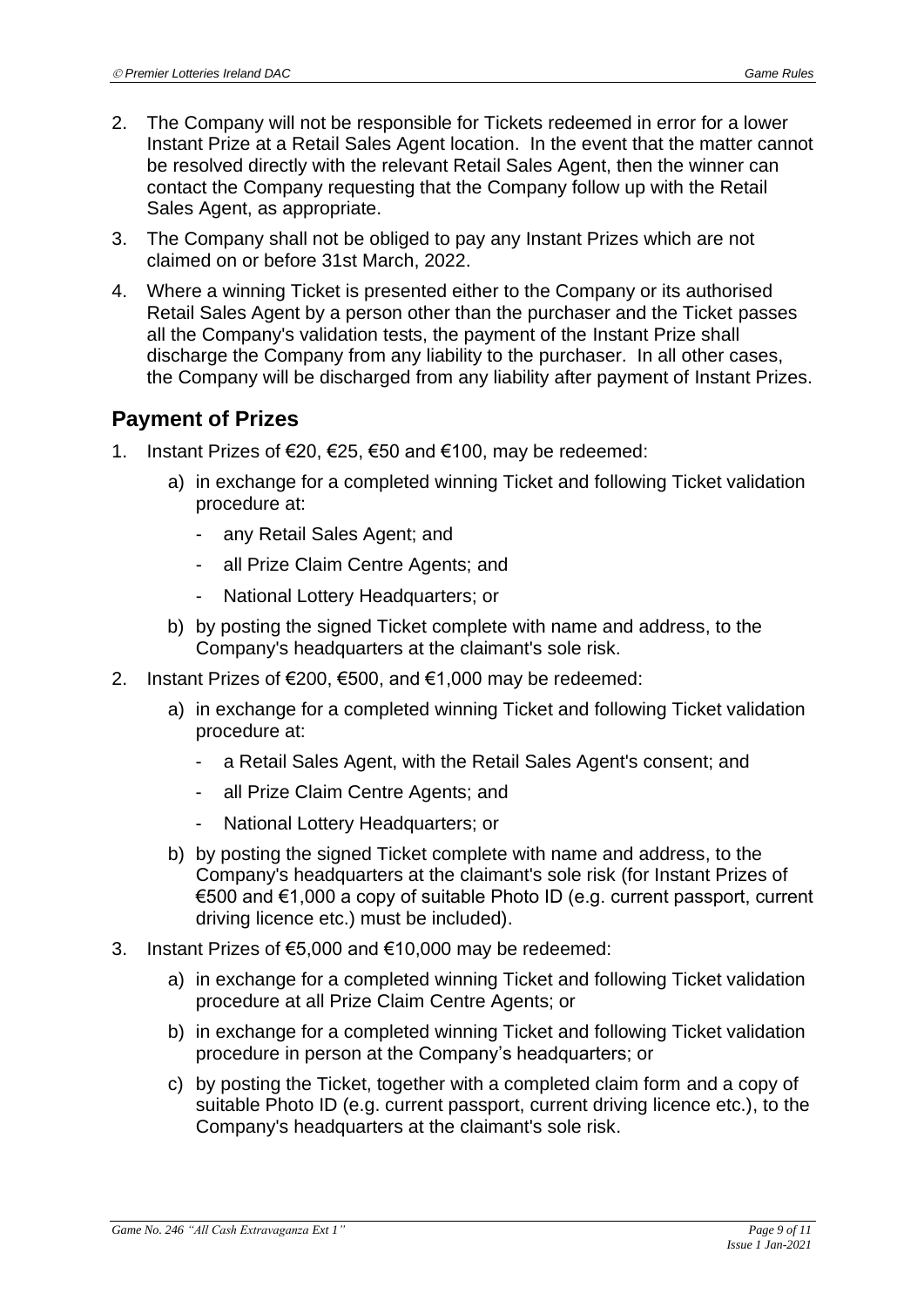- 4. Instant Prizes of €50,000 and €500,000 must be claimed in person at the Company's Headquarters, in exchange for a completed winning Ticket and following Ticket validation procedure.
- 5. A list of the Prize Claim Centre Agents is available at [www.lottery.ie](http://www.lottery.ie/)
- 6. Instant Prizes must be claimed within 90 days of the announced end of the game.
- 7. The Company will be discharged from any liability after payment or posting of Instant Prizes.
- 8. The official game off-sale date for Game 246 All Cash Extravaganza is 31st December, 2021.
- 9. The last date for the claiming of any Instant Prize in Game 246 All Cash Extravaganza is 31st March, 2022 (90 days after the official game end date) and any unclaimed Instant Prizes will be forfeited after this date. The unclaimed prize money shall be allocated to a special reserve fund to be utilised by the Company in accordance with the National Lottery Licence.

#### **Instant Prizes**

- 1. The total number of Instant Prize winning Tickets in the game as designed shall be no less than 94,144.
- 2. The total value of all Instant Prizes that are available to win in the game represents 71% of the value of all Tickets in the game, being the Weighted Average Prize Percentage.
- 3. The odds of winning an Instant Prize are 1 in 3.19 on average.
- 4. At time of purchase some Instant Prizes may have already been won.